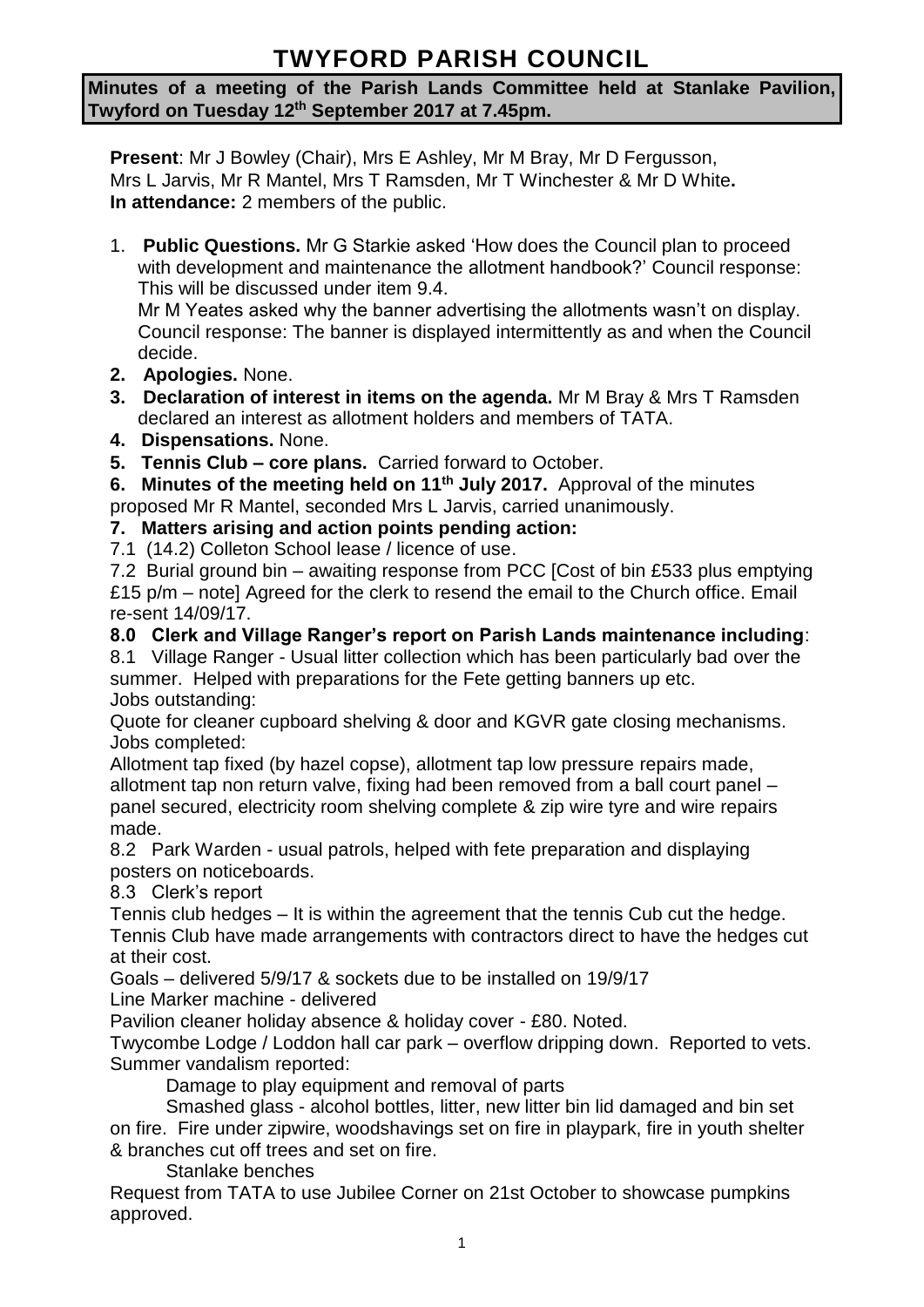Memorial Bench – faded plaque writing. The family would like to have costs to remove and re-install a replacement bench. Agreed for the clerk to obtain costs and also to contact a sign writer about repairing the plaque. The family can then be given the costings of the two options.

## **9.0 Allotments.**

9.1 Hurst Rd – 6 plots available

9.2 London Rd – no plots available

9.3 Hurst Road - Heras fencing to stop deer [quote amounting to £993 for 40 panels, brackets and braces] Clerk to re-circulate the information previously looked at for an indication of costs for fencing the entire allotments.

9.4 Allotment Management – draft set of guidelines. Some comments had been received and tracked. Mr Manel provided his suggested changes. Mrs Ashley suggested a need for two documents – one less formal with do's and don'ts and one more formal containing the legalities. Agreed to keep one master copy to record the tracked changes. This will be available from Mrs Ramsden. A revised version will be available for the November meeting.

9.5 Resident requesting plot – Wokingham resident & Charvil resident. Approval proposed Mrs T Ramsden, seconded Mr T Winchester, motion carried unanimously. 9.6 Further flytipping of horse manure noted.

# **10.0 Millennium Garden, Jubilee Corner, Burial Ground & War Memorial.**

10.1 Report on cremations & burials

Stephen Terry Joan Morgan Maureen Tate

10.2 Report on memorials

Bryan Tate

William McKay

10.3 Burial ground moles – agreed for the mole catcher to lay traps in the St Mary's part of their burial ground with their permission.

10.4 Burial ground paving slab edging [£481.20 plus Ranger time] – carried forward pending information from the Ranger of how the edging will be installed and whether the costs included concrete.

10.5 Columbarium walls – it was noted that the edging stones do not hold ashes. Mr M Bray and Mrs T Ramsden will look at the site again for locations to have a wall. Agreed to look at potential costs per 'drawer' in comparison to existing costs.

10.6 Thames and Chilterns in Bloom sign – acknowledgement to Twyford together. Agreed that when the next sign is ordered a sign saying 'Working with Twyford Together' will also be purchased. Costs to be approved the time of ordering the next plaques.

# **11.0 Bell Corner**

11.1 Weed sprayed for the 3<sup>rd</sup> time on 7/9/17 (Jubilee Corner & Bell Corner). Noted.

## **12.0 KGVR**

12.1 Resident gate access (chased solicitor 7/9/17)

12.2 Children's play park (toddler side) – update on installation & letter requesting compensation for delay. Post Installation Inspection report circulated 16.08.17 Letter from director (circulated 16.08.17) Meeting with Area Service manager 7.09.17 The remedial works are in hand. Proposed Mrs E Ashley, seconded Mr D Fergusson to accept the offer of £2,245 discount. Motion carried unanimously.

12.3 ROSPA report on equipment (circulated 11/5 & 7/9) Report noted and agreed no action.

12.4 Booking of public tennis courts (email 16/6) The clerk had tried calling the hire number on the courts and didn't receive a call back. Agreed to contact the tennis club reminding them that's it's a condition of the agreement for the public courts to be available for public use.